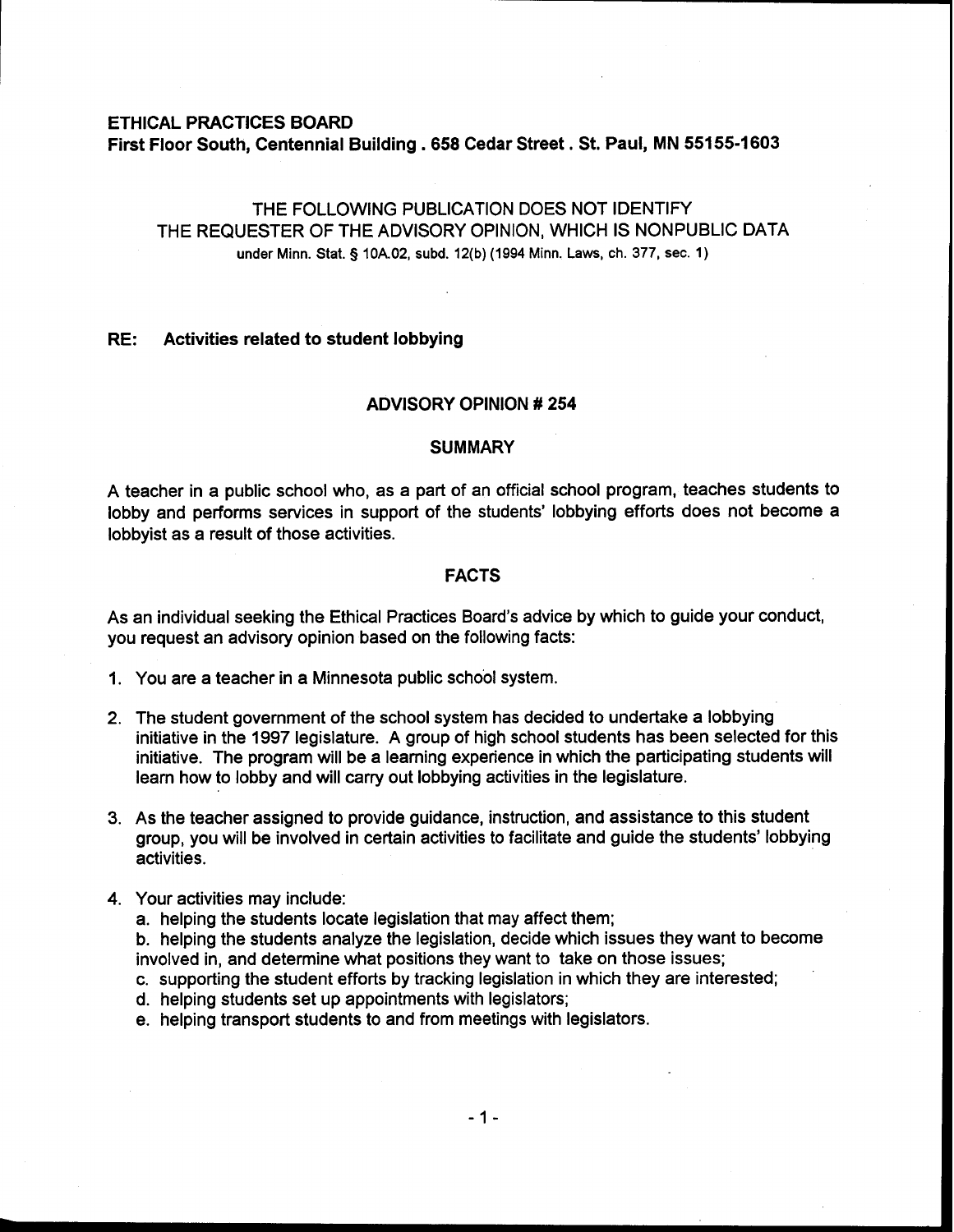- 5. You will not be directly communicating with legislators to urge the students' positions; that activity will be accomplished by the students. You will not be urging others outside your student group to contact their legislators to urge the students' positions. As the teacher responsible for this program, you will urge the students in the group to be involved by contacting and meeting with legislators to lobby on the issues they have chosen.
- 6. The issues on which you will assist the students are not the issues of the school district which employs you. You do not perform services related to the district's lobbying activities.
- 7. You have no personal interest in the issues on which the students decide to lobby, except your interest as a teacher in the success of their learning experience.

I **ISSUE**  Do your activities as a teacher guiding and assisting students in their lobbying initiatives constitute lobbying so as to require your registration with the Ethical Practices Board as a lobbyist?

### **OPINION**

No, the activities you describe do not make you a lobbyist as defined in Minn. Stat. § 10A.O I, subd. 11. Therefore, you are not required to register as a lobbyist with the Board.

You will not be communicating with legislators to urge them to take a particular position on the students' issues. You will not be urging others to communicate with legislators, other than in the context of the class for which you are responsible. In the class, neither you nor the school district dictate the issues for lobbying, nor the specific positions which will be taken on those issues.

A public school teacher who teaches students in a class how to lobby does not become a lobbyist by virtue of those teaching activities. This is true even when the teacher's activities include providing guidance and assistance to the students in selecting lobbying issues, identifying positions which might be taken, and in monitoring the results of the students' efforts.

Issued: / - **24'-** 7 7

 $\mathbb{Z}$ ,  $\mathbb{Z}$ 

Carolyn D. Rodriguez, Chair Ethical Practices Board